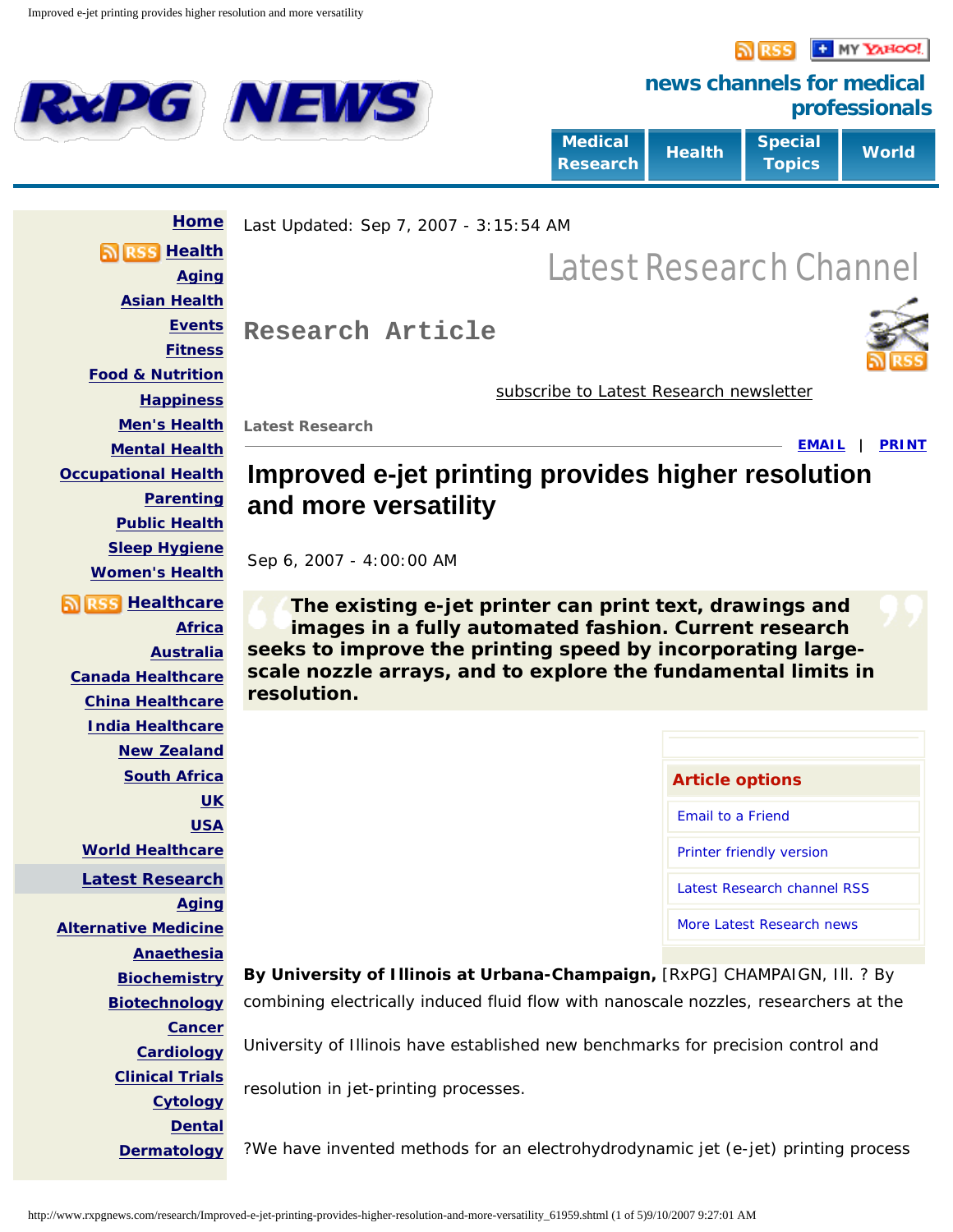```
Improved e-jet printing provides higher resolution and more versatility
```
**[Embryology](http://www.rxpgnews.com/embryology/index.shtml) [Endocrinology](http://www.rxpgnews.com/endocrinology/index.shtml) [ENT](http://www.rxpgnews.com/ent/index.shtml) [Environment](http://www.rxpgnews.com/enviornmental-medicine/index.shtml) [Epidemiology](http://www.rxpgnews.com/epidemiology/index.shtml) [Gastroenterology](http://www.rxpgnews.com/gastroenterology/index.shtml) [Genetics](http://www.rxpgnews.com/genetics/index.shtml) [Gynaecology](http://www.rxpgnews.com/gynecology/index.shtml) [Haematology](http://www.rxpgnews.com/hematology/index.shtml) [Immunology](http://www.rxpgnews.com/immunology/index.shtml) [Infectious Diseases](http://www.rxpgnews.com/infectiousdiseases/index.shtml) [Medicine](http://www.rxpgnews.com/medicine/index.shtml) [Metabolism](http://www.rxpgnews.com/metabolism/index.shtml) [Microbiology](http://www.rxpgnews.com/microbiology/index.shtml) [Musculoskeletal](http://www.rxpgnews.com/musculoskeletal/index.shtml) [Nephrology](http://www.rxpgnews.com/nephrology/index.shtml) [Neurosciences](http://www.rxpgnews.com/neurosciences/index.shtml) [Obstetrics](http://www.rxpgnews.com/obstetrics/index.shtml) [Ophthalmology](http://www.rxpgnews.com/Ophthalmology/index.shtml) [Orthopedics](http://www.rxpgnews.com/orthopedics/index.shtml) [Paediatrics](http://www.rxpgnews.com/paediatrics/index.shtml) [Pathology](http://www.rxpgnews.com/Pathology_99/index.shtml) [Pharmacology](http://www.rxpgnews.com/pharmacology/index.shtml) [Physiology](http://www.rxpgnews.com/physiology/index.shtml) [Psychiatry](http://www.rxpgnews.com/psychiatry/index.shtml) [Radiology](http://www.rxpgnews.com/radiology/index.shtml) [Rheumatology](http://www.rxpgnews.com/rheumatology/index.shtml) [Sports Medicine](http://www.rxpgnews.com/sportsmedicine/index.shtml) [Surgery](http://www.rxpgnews.com/surgery/index.shtml) [Toxicology](http://www.rxpgnews.com/toxicology/index.shtml) [Urology](http://www.rxpgnews.com/urology/index.shtml) [Medical News](http://www.rxpgnews.com/medicalnews/index.shtml) [Awards & Prizes](http://www.rxpgnews.com/medicalwardsandprizes/index.shtml) [Epidemics](http://www.rxpgnews.com/epidemics/index.shtml) [Launch](http://www.rxpgnews.com/newresearchlaunch.html/index.shtml) [Opinion](http://www.rxpgnews.com/opinion/index.shtml) [Professionals](http://www.rxpgnews.com/professionals/index.shtml) [Special Topics](http://www.rxpgnews.com/specialtopics/index.shtml) [Ethics](http://www.rxpgnews.com/ethics/index.shtml) [Euthanasia](http://www.rxpgnews.com/euthanasia/index.shtml) [Evolution](http://www.rxpgnews.com/evolution/index.shtml) [Feature](http://www.rxpgnews.com/feature/index.shtml) [Odd Medical News](http://www.rxpgnews.com/interestingandoddmedicalnews/index.shtml) [Climate](http://www.rxpgnews.com/climate/index.shtml)**

that can produce patterns and functional devices that establish new resolution benchmarks for liquid printing, significantly exceeding those of established ink-jet technologies,? said John Rogers, a Founder Professor of Materials Science and Engineering, and corresponding author of a paper accepted for publication in the journal Nature Materials, and posted on its Web site.

This type of e-jet printing could be used for large-area circuits, displays,

photovoltaic modules and related devices, as well as other wide-ranging application possibilities in security, biotechnology and photonics, Rogers said.

The success of this effort relied critically on an interdisciplinary team of materials scientists, chemists, mechanical engineers, electrical engineers and physicists within the university?s Center for Nanoscale Chemical Electrical Mechanical Manufacturing Systems, a nanoscale science and engineering center funded by the National Science Foundation.

?As an industrial process, this work opens up the possibility for low-cost and highperformance printed electronics and other systems that involve materials that cannot be manipulated with more common patterning methods derived from microelectronics fabrication,? said Placid Ferreira, the Grayce Wicall Gauthier Professor of Mechanical Science and Engineering, the director of the center and a key member of the team.

?The neat thing is that we find that this extremely high-resolution form of e-jet printing can also be used for diverse systems, such as printing microarrays of DNA spots for bioanalysis, or printing carbon nanotubes and other classes of nanomaterials that are difficult to pattern in other ways,? said Rogers, who also is a researcher at the Beckman Institute and at the university?s Frederick Seitz Materials Research Laboratory. ?These capabilities are taking our research in new and exciting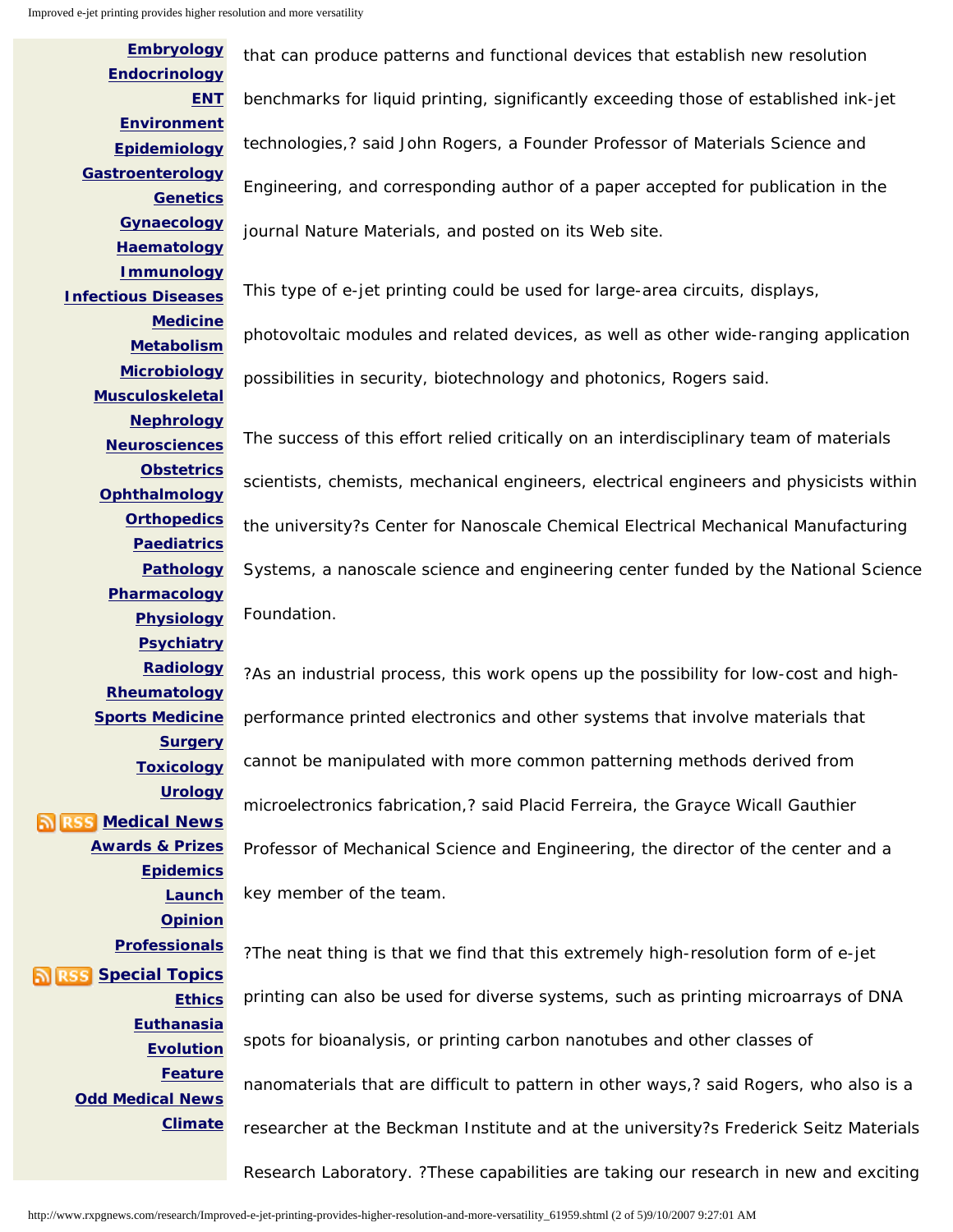## directions.?

Unlike conventional ink-jet printers, which use heat or mechanical vibrations to launch liquid droplets through a nozzle, e-jet printing uses electric fields to pull the fluid out. Although the concept of electric-field induced flow is not new, the way the research team has exploited this phenomenon with nanoscale nozzles and precision control of electric fields to achieve unprecedented levels of resolution is an important advance.

The researchers? e-jet printing head consists of a gold-coated microcapillary nozzle (with a diameter as small as 300 nanometers) mounted on a computer-controlled mechanical support. An organic, Teflon-like coating on the gold ensures the ink flows cleanly out the nozzle toward the target. Tiny droplets of ink eject onto a moving substrate to produce printed patterns. Lines with widths as narrow as 700 nanometers, and dots as small as 250 nanometers, can be achieved in this fashion.

As a demonstration of electronic device fabrication by e-jet printing, thin-film transistors that use aligned arrays of single-walled carbon nanotubes as the semiconductor and e-jet-printed source and drain electrodes were printed on flexible plastic substrates. The transistors were fully operational, with properties comparable to similar devices fabricated with conventional photolithographic methods.

The team also demonstrated that e-jet printing could be extended to a wide variety of functional organic and inorganic inks, including suspensions of solid objects (such as nanoscale silicon rods) with resolutions again extending to the submicron range.

Because the nozzles are routed directly to reservoirs of inks, e-jet printing has the capability to deliver large volumes of ink to a surface, and offers the ability to perform preprocessing on the inks before printing, Rogers said.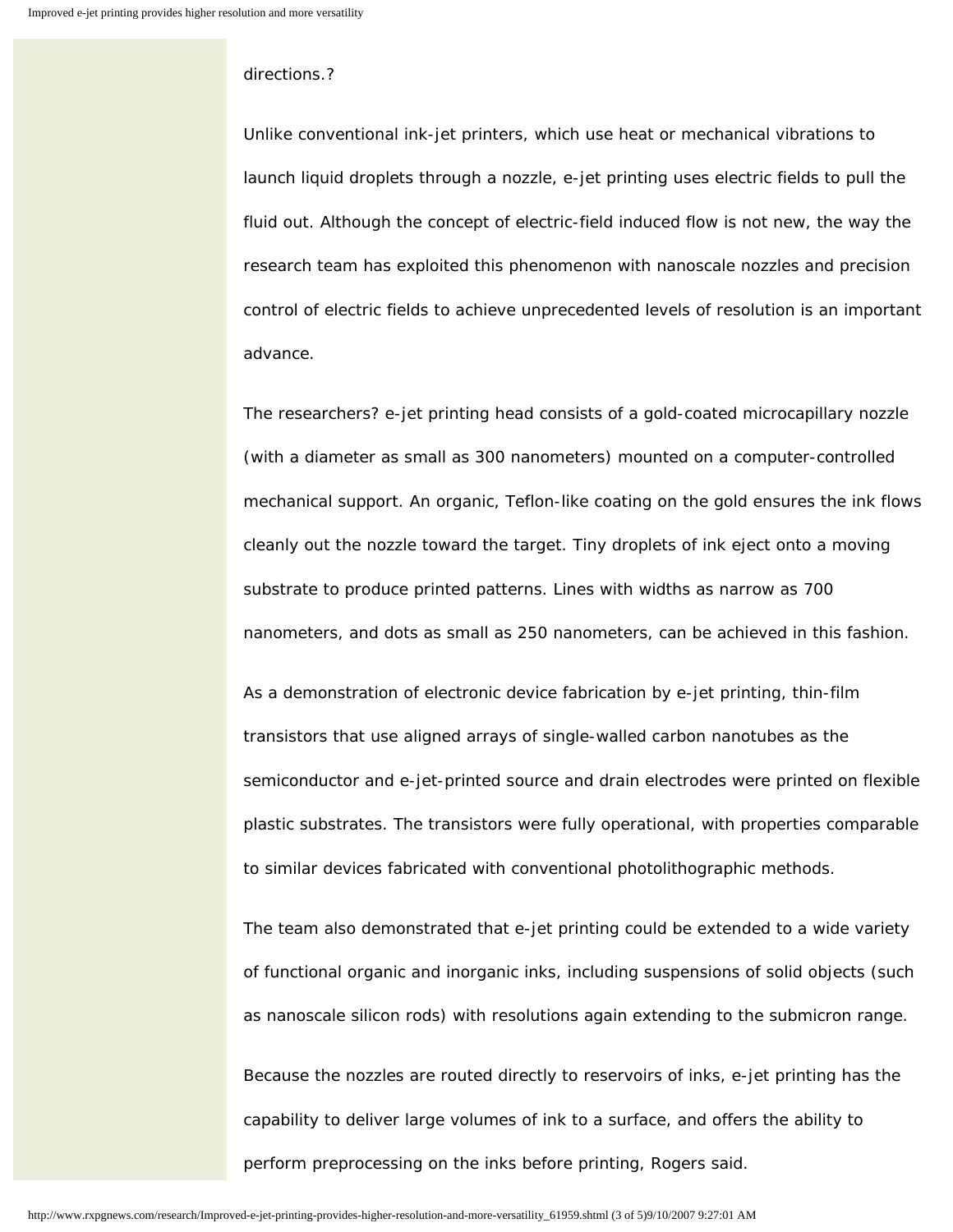The existing e-jet printer can print text, drawings and images in a fully automated fashion. Current research seeks to improve the printing speed by incorporating largescale nozzle arrays, and to explore the fundamental limits in resolution.

?The work represents an important milestone in the development of liquid-jet

printing technology,? Rogers said, ?which creates many exciting possibilities.?

**Publication:** Nature Materials

**Funding information and declaration of competing interests:** National Science Foundation

## <span id="page-3-1"></span>**Related Latest Research News**

[Researchers discover correlation between GERD and obesity in females](http://www.rxpgnews.com/research/Researchers-discover-correlation-between-GERD-and-obesity-in-females_62141.shtml)

[Schizophrenia Risk Gene DISC1 Plays a Broader Role in the Development of](http://www.rxpgnews.com/schizophrenia/Schizophrenia_Risk_Gene_DISC1_Plays_a_Broader_Role_in_the_Development_of_Nervous_System_62507.shtml)  [Nervous System](http://www.rxpgnews.com/schizophrenia/Schizophrenia_Risk_Gene_DISC1_Plays_a_Broader_Role_in_the_Development_of_Nervous_System_62507.shtml)

[Antidepressant shows early promise in treating agitation and psychotic symptoms](http://www.rxpgnews.com/research/Antidepressant-shows-early-promise-in-treating-agitation-and-psychotic-symptoms-of-dementia_62456.shtml) [of dementia](http://www.rxpgnews.com/research/Antidepressant-shows-early-promise-in-treating-agitation-and-psychotic-symptoms-of-dementia_62456.shtml)

[Molecular probe 'paints' cancer cells in living animals, Stanford researchers find](http://www.rxpgnews.com/research/Molecular-probe-paints-cancer-cells-in-living-animals-Stanford-researchers-find_62420.shtml)

[Extra gene copies were enough to make early humans' mouths water](http://www.rxpgnews.com/research/Extra-gene-copies-were-enough-to-make-early-humans-mouths-water_62421.shtml)

[USC researcher identifies stem cells in tendons that regenerate tissue in animal](http://www.rxpgnews.com/sportsmedicine/USC-researcher-identifies-stem-cells-in-tendons-that-regenerate-tissue-in-animal-model_62422.shtml)  [model](http://www.rxpgnews.com/sportsmedicine/USC-researcher-identifies-stem-cells-in-tendons-that-regenerate-tissue-in-animal-model_62422.shtml)

[Using evolution, UW team creates a template for many new therapeutic agents](http://www.rxpgnews.com/research/Using-evolution-UW-team-creates-a-template-for-many-new-therapeutic-agents_62423.shtml)

[National Asthma Guidelines Updated](http://www.rxpgnews.com/research/National_Asthma_Guidelines_Updated_62175.shtml)

[Future career path of gifted youth can be predicted by age 13](http://www.rxpgnews.com/research/Future-career-path-of-gifted-youth-can-be-predicted-by-age-13_61981.shtml)

[Color contrast is 'seen' by the brain early doors](http://www.rxpgnews.com/research/Color-contrast-is-seen-by-the-brain-early-doors_62127.shtml)

<span id="page-3-0"></span>

| <b>Subscribe to Latest Research Newsletter</b> |
|------------------------------------------------|
| E-mail Address:                                |
|                                                |
| As it happens<br>Proceed                       |